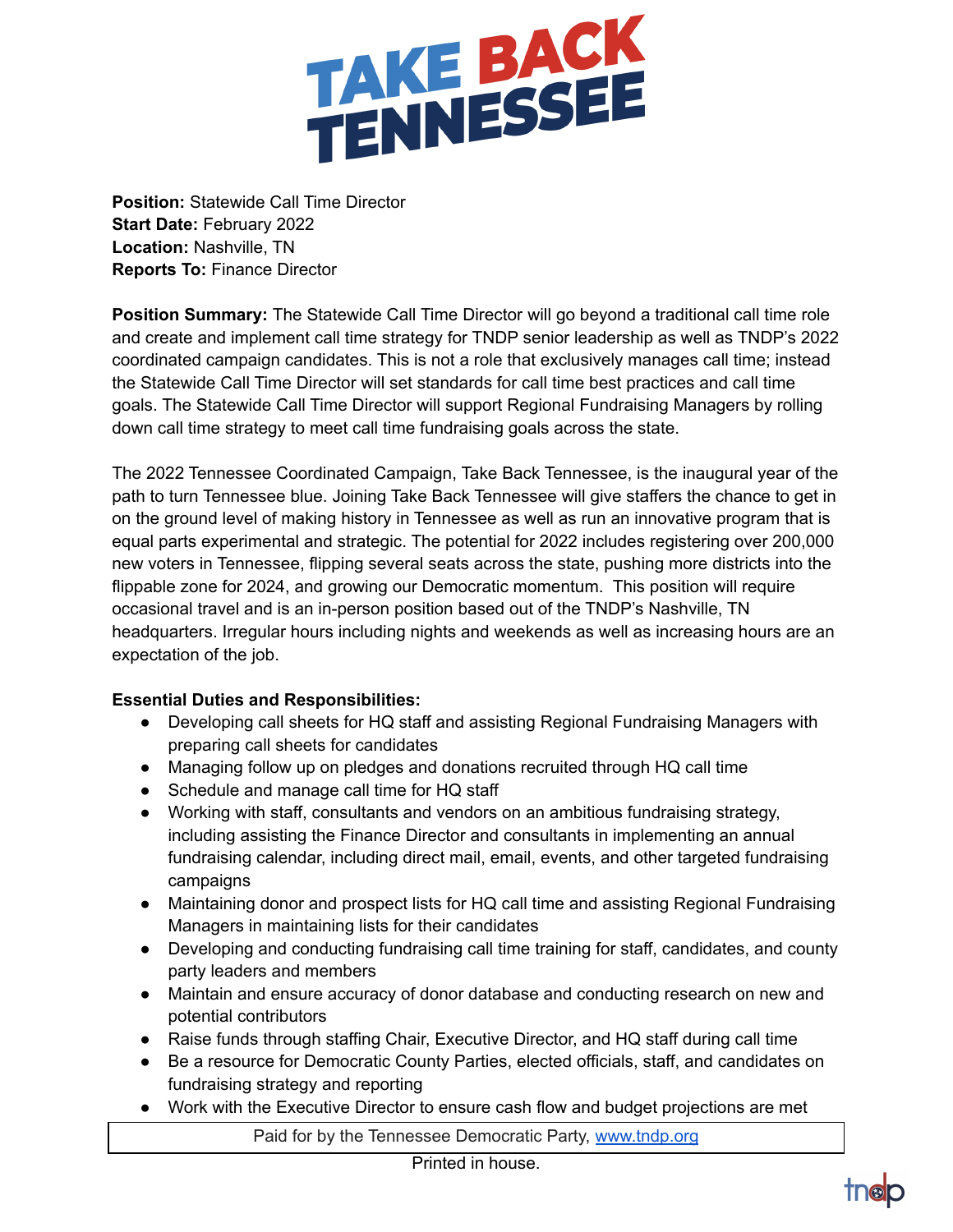

- Work with the Chair, Executive Director, and compliance consultant to track income, expenses, and adjust goals, as needed
- Report income and expenses for all fundraising channels weekly, monthly, and oftentimes daily
- Other duties as assigned

## **Preferred Qualifications:**

- Experience managing staff
- Have dependable transportation and a valid driver's license
- Fluency in VAN, Google Suite; other field tools a plus
- Experience with state party and/or coordinated campaign fundraising and finance regulations

## **Required Qualifications:**

- 3+ years experience on political campaigns
- 2+ years experience in campaign fundraising
- Detailed knowledge of NGP and ActBlue, familiarity with NGP8's call time app, CallTime.ai, Numero.ai, and Google Sheets (and have a favorite), can recommend a solution appropriate for the resources of the Candidate
- Can draft an ask, adept at pivots, can adjust targets to topical news
- An enthusiastic and confident champion of call time, a coach, team captain and cheerleader, patient with novices
- Intuitive with tech, comfortable researching features and solutions, and sharing new knowledge with team members
- Knowledge of campaign finance laws and regulations
- Demonstrated success in fundraising campaigns and track record of fundraising planning, implementation, and follow-through
- Proven track record of raising funds from diverse sources, including prospecting new donors through research and cold calls
- Comfortable with technology and learning new tech systems
- Strong computer skills
- Solutions-oriented, creative, and flexible every day will look different, and it's important to have a positive attitude, be a team player, and find creative solutions
- Excellent written and verbal communication skills
- Ability to communicate clearly and proactively both with staff and with external partners
- Ability to manage multiple projects independently and navigate competing priorities
- Possess a sharp and critical eye for detail
- Resilient, resourceful, and adaptive to priority shifts and change (big and small)
- Have experience working in a fast-paced environment, managing multiple projects at the same time while meeting tight deadlines

Paid for by the Tennessee Democratic Party, [www.tndp.org](http://www.tndp.org/)